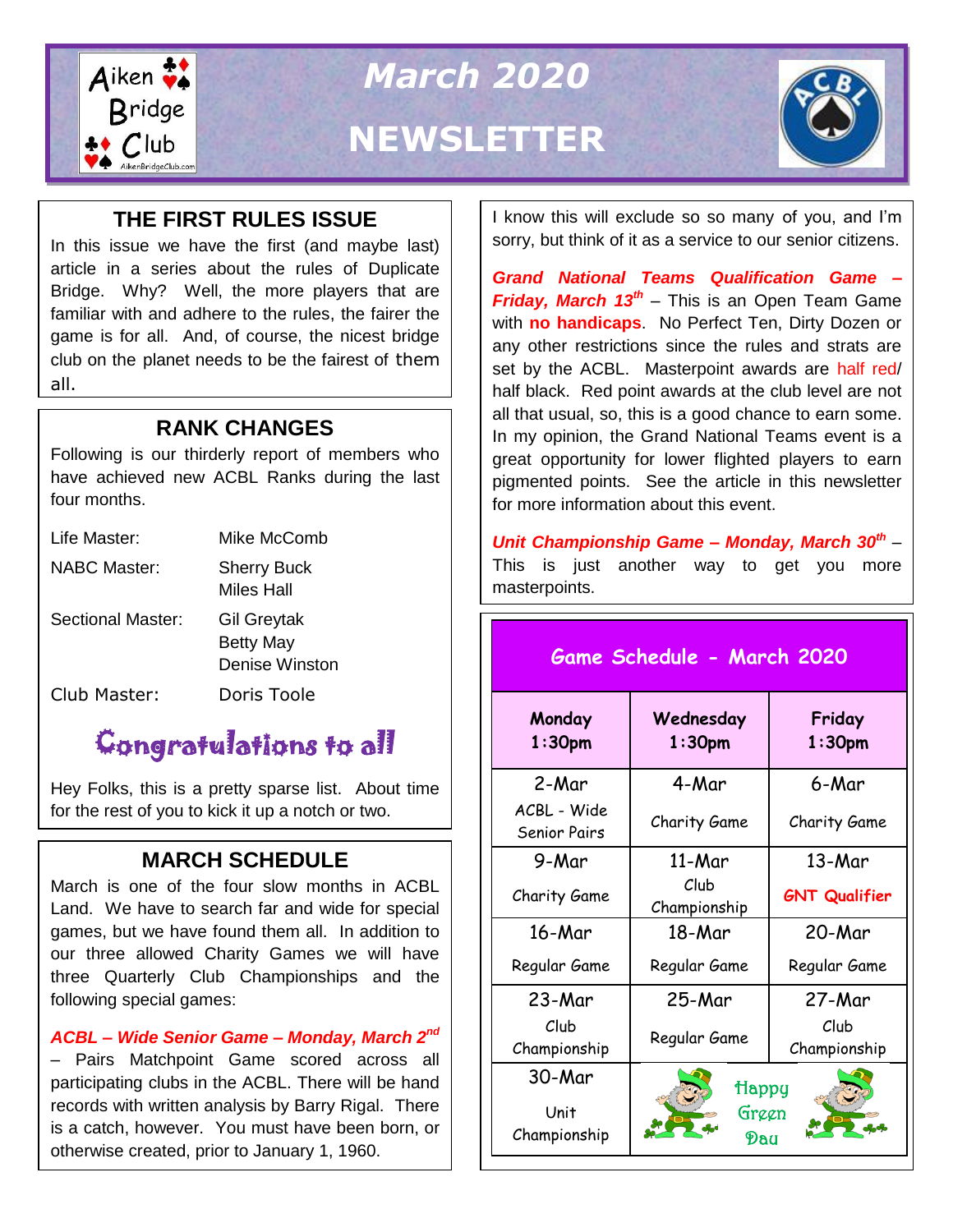### **ALERTS, ANNOUNCEMENTS AND A HOUSE RULE**

Well folks, this article is an experiment. The two or three of you who read this monthly newsletter may have noticed that I have a tendency to digress to irrelevant topics mid article, and then have to fight to get back on track. I have been fighting this issue for four years now, but have not been able to conquer it. So, I'm going to try starting with the digression and work back to the topic. I hope it works.

A few years back, the World Bridge Federation started a campaign to define the game of bridge as a sport and began lobbying the International Olympic Committee to include it in the Olympic Games. This effort was not, ultimately, successful. I can't imagine why not. Perhaps the image of a bunch of 75+ year old bald guys with pot bellies waddling up to the awards podium was a tad more than the IOC members could handle, although they all kind of look just like that.

Let's compare bridge to other sports to decide if bridge is, in fact, a sport. Following is a fairly exhaustive list of reasons why bridge is a sport. 1) People play it; 2) there are professionals and amateurs.

Now we move on to reasons it is not a sport.

- $\triangleright$  Nobody knows who is winning or what the score is until the game is over. How weird is that?
- $\triangleright$  Playing bridge (at least at our club) produces an excess of caloric intake over caloric use. I'm pretty sure this is the reverse of what happens in "real" sports.
- $\triangleright$  The spirit and laws of Bridge require that you fully disclose what your agreements and plays mean. So, if we apply those rules to, say football, it would look like this. After the huddle, the quarterback announces to the other team what the play is (something like "running back off tackle", "wide receiver right go route, left receiver slant", "end around" or any other common plays known to most all players). However, if the play is more complex, an alert would be required. If asked by the defense, the quarterback would be required to explain, in detail, what the play entails.

If baseball were played by our rules, the Astros, instead of going through that elaborate scheme to steal signs, would only have had to ask.

I've been admonished for writing about non bridge stuff in our newsletter, so let's get right back on track and talk about that full disclosure thingy.

Remember and understand:

- Bridge is not a game of secret messages; the auction belongs to everyone at the table.
- $\triangle$  The opponents are entitled to know the agreed meaning of all calls. Purposely using a system to circumvent announcements or alerts violates the spirit of fair play.
- When asked, the bidding side must give a full explanation of the agreement. Stating the common or popular name of the convention is not sufficient.
- Players who remember that a call requires an Alert but cannot remember the meaning must still Alert.
- Adjustments for violations are not automatic.

The ACBL has established laws and procedures for ensuring full disclosure which it calls the Alert System. The system consists of two elements, announcements and alerts. Announcements are used to verbally inform your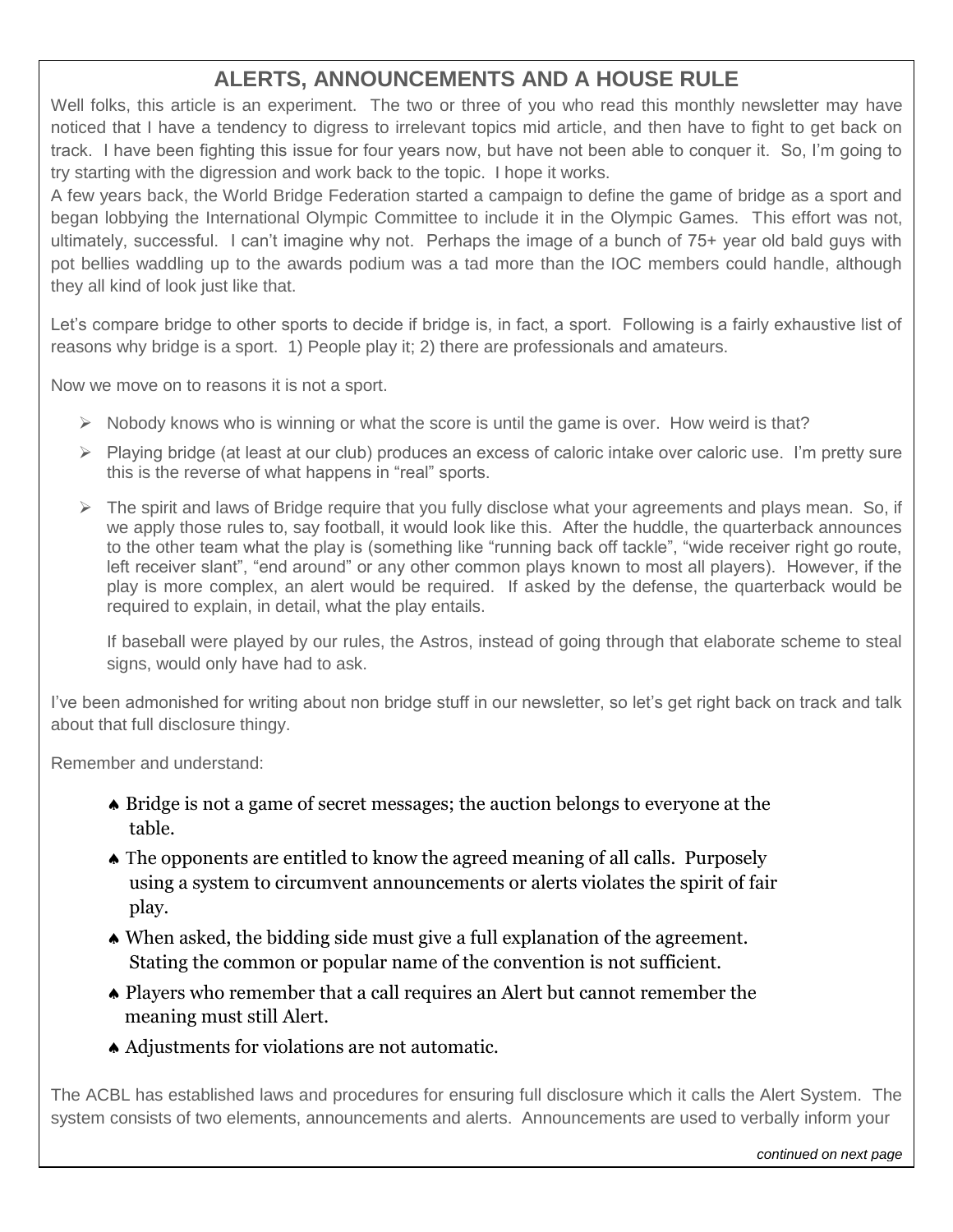opponents of the meaning of commonly known bids. Examples include 1) partner opens 1NT – you announce point range (11-14, 15-17 or whatever your agreement is). 2) responses of 2 diamonds or two hearts to partner's 1NT, you announce "transfer" (Note – transfers to three of a minor after a 1NT opening are not announced, they are alerted).

Alerts are used to inform your opponents that partner's bid is not a natural bid and has a meaning different from what might be expected. Examples include 1) Bergen raises, where 3 clubs or three diamonds over a major suit opening show support for the major but say nothing about the suit bid. 2) Jacoby 2NT over a one level major suit opening bid to show a four card game forcing raise. 3) A simple raise of one minor to two of the minor is a forcing bid (Inverted Minors). There are, of course, many others. The guiding principles are if the bid sounds like something that it is not, you owe your opponents an alert, or, if the bid has a specific meaning that they would not be expected to know, they are due an alert.

 information required by bridge law. On the other hand, they may awaken a sleepy or forgetful partner to the Announcements and alerts are, unfortunately, double edged swords. They properly give the opponents the meaning you assigned to their bid. Using partner's alert to help your side avoid a bidding mix up is a MAJOR NO NO. Basically, if your partner makes an announcement or alert, you are to pretend you are in another room and neither saw nor heard the alert and/or the explanation. You must continue to bid your hand based on what you thought your bid meant, not on what the alert told you partner thought it meant.

Well, that's the Cliffs Notes version of the ACBL Alert System.

Back to our little ole bridge club. We have a significant number of players who play something akin to Montreal Relay or Kennedy Club. The methods vary substantially between pairs who claim they are playing these methods. Some people alert the one club opening as forcing; some announce "could be short." Some alert the one diamond response to one club as showing a four card major, others say nothing. Nobody announces that a major suit response to a one club opening shows five or more, which is consistent with ACBL regulations.

The following are excerpts from the ACBL FAQ section regarding **alerting/announcing 1♣/1♦ opening bids.**  Please familiarize yourself with these requirements so you know when an alert or announcement is due your opponents.

#### *The issue of whether or not an alert is required relates to whether the bid is considered forcing or nonforcing per partnership agreement and understanding.*

1**♣**: Alert if playing Montreal Relay, Kennedy Method, or similar system AND partner is expected to respond ("forcing"). Partner should state something like "Could be as short as 1 or 0 clubs, promises only opening values, and I'm expected to make a response." Announce "could be short" if responder could pass with a hand as bad as xxx, Qxxx, xxxx, xx. (When quizzing players who use the Montreal Relay system you'll find that many of them really do consider the bid to be forcing except in the rare case where they hold practically a bust hand with long clubs. You'll find that many of them will respond 1**♦** with the example hand above. That in itself should make the 1**♣** be considered artificial and forcing. In this case the opponents are due an Alert, not an Announcement.)

**Falling Down Bridge** and hold five or more cards in the unbid minor suit. Again, when quizzing players who play these systems you'll 1**♣**/1**♦**: Alert if playing Montreal Relay or similar system where these two bids distinguish the size of the opening hand. For instance, 1**♣** shows a hand with no five card major and a range of 10-13 HCP, and 1**♦**shows the very same hand but with 14 or more HCP. In each of these cases players may have zero cards in the minor suit bid find that most will scrape together any bid possible (by implication, "forcing") for fear that opener may actually be void in the first suit bid.

1**♣**/1**♦**: Announce "may be short" if they could be shorter than three cards and are 100% non-forcing.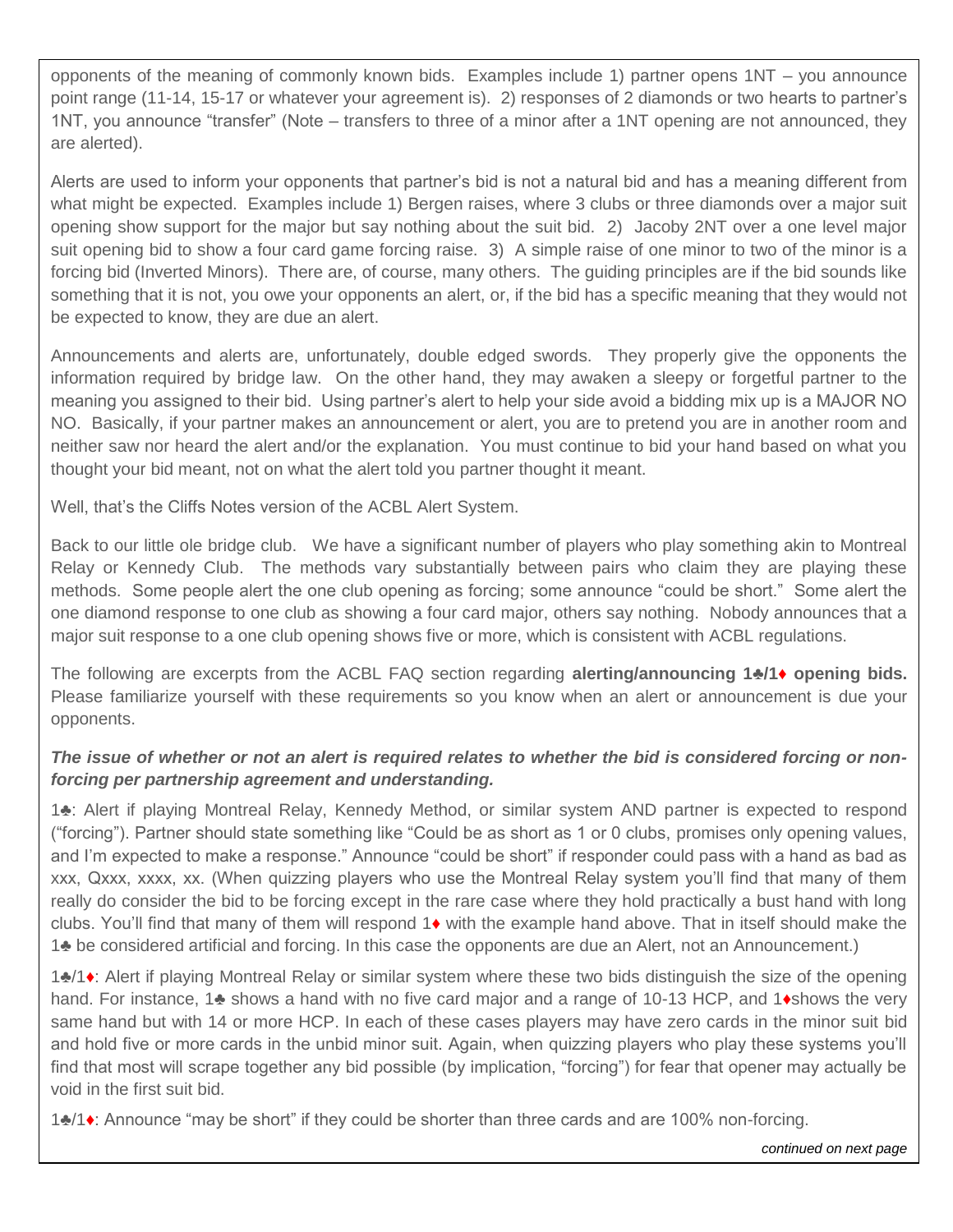#### **Responses to 1♣**

A forcing, artificial 1**♦** response where responder is denying a five card major and where he could easily not hold three diamonds must be Alerted.

1**♣**-P- 1♥ or 1**♣** -P-1♠: no Alert required for natural bids (four card+ major suits) even if the response promises a five card suit or longer as in the Montreal Relay system.

#### **AIKEN BRIDGE CLUB HOUSE RULE**

At the last Game Director meeting we decided to add the following house rule to further amplify the ACBL requirements. This action was taken to make it easier for players not familiar with Montreal Relay or Kennedy Club or various home grown methods to receive the information to which they are entitled. The rule will take effect March 2<sup>nd</sup>.

#### **If a response of one of a major to a one club or one diamond opening bid shows five or more cards in that major, you must announce "five or more" or something to that effect.**

So, to summarize:

If a response of one diamond to one club does not require four or more diamonds and/or implies/requires four cards in either or both majors, you must alert. If a bid of one no trump over one club denies any four card major (regardless of the number of clubs or diamonds held), you must alert.

The **HOUSE RULE** supplements but does not otherwise change the existing ACBL requirements stated above, which are still in effect. Thus, if there is an expectation that partner may not pass an opening bid of either one club or one diamond, that bid must still be alerted as forcing. Likewise, if a one diamond response to one club may be artificial (i.e., may contain less than three diamonds) or is considered forcing, that bid must be alerted. Opening bids of one club or one diamond that may be less than three cards must still be announced as "may be short" and/or alerted as forcing if there is an expectation that partner will not pass.

Note: Announcing that the major suit response shows five or more is an Aiken Bridge Club rule that is not required elsewhere.

#### **NOT MINE -- YOURS**

Every now and then someone makes a comment to me about our Newsletter. Sometimes they say I enjoy **your** Newsletter, sometimes they say **your** Newsletter sucks, and often they just say I didn't know **you** wrote a Newsletter. The opinions are what they are, however, we have an issue with ownership. It is not **my** Newsletter, it is **YOURS**.So, why not consider contributing to it? If you have any comments, criticisms, suggestions, interesting bridge hands or stories, or anything else you would like to share with your fellow members, just write it up and send it to me. I don't do censorship and if the grammar meets the publishing criteria of the *Aiken Standard* (at least half of the sentences have a verb and a noun, two thirds of the words are spelled correctly and, while not mandatory, misplaced modifiers and dangling participles are strongly encouraged) your submission will appear in our Newsletter. Hey, give it a go, we all want to know what you think or if you do.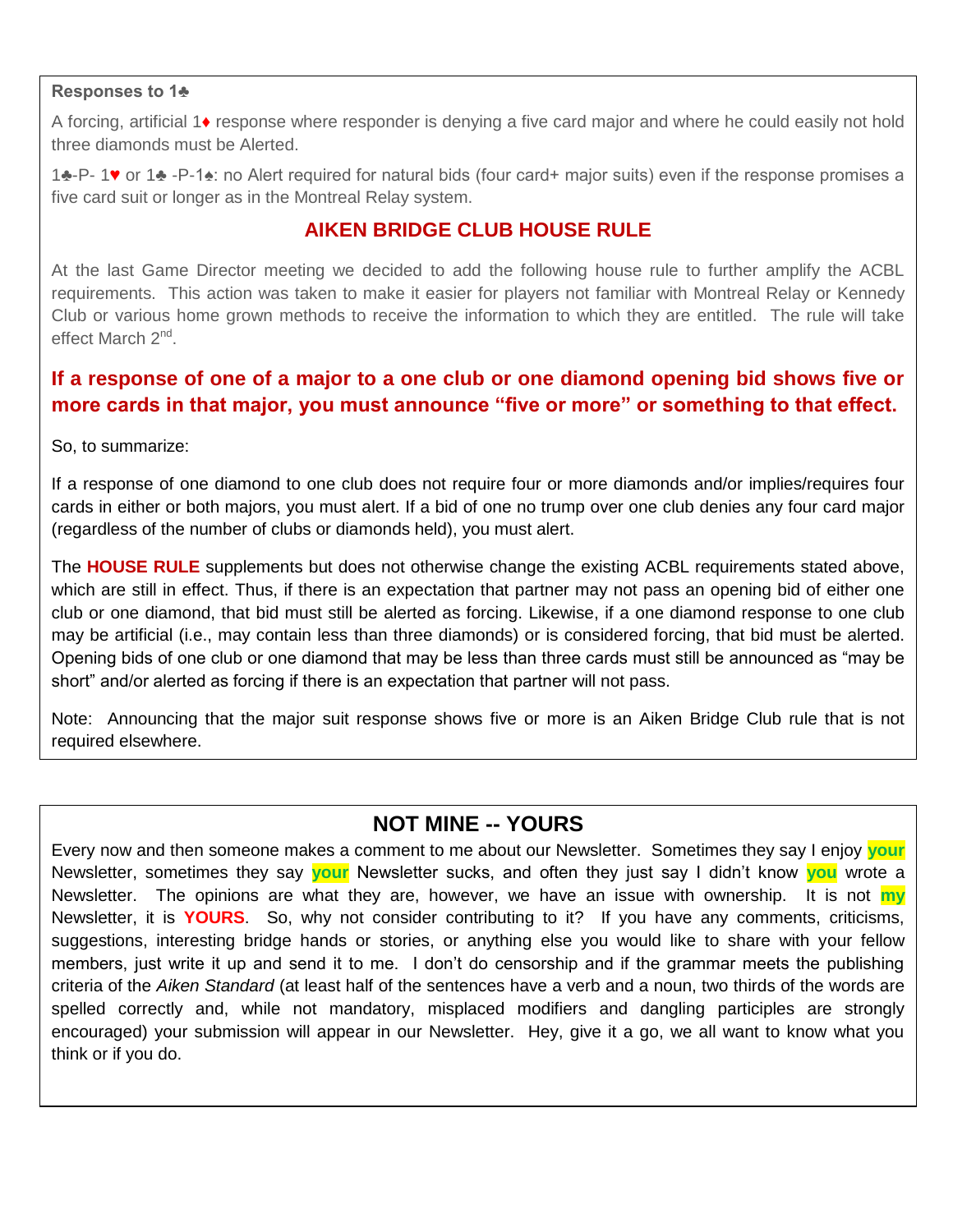### **GRAND NATIONAL TEAMS**

The Grand National Teams is one of the ACBL's two "grass roots" events. This means that the event starts at the club level, with qualifiers advancing to the district level and, if successful, moving on to the national level.

The Grand National Teams qualifying process is underway with club games possible through April 30. At the club level, players qualify as individuals: those who place in the top half or score at least 50% may play at the district competition. You can play at the district level with any District 7 members who have qualified for your flight. However, your team qualifies as a team to move on to the national level.

The District finals are May 2-3 (Championship and Flight B) in Spartanburg or May 16-17 (Flights A and C) in Columbia. The National Finals will be in Montreal starting July 15, 2020.

All stages are flighted based on the highest masterpoint holder on the team. The flights are:

| <b>Championship (Open)</b> |                             |
|----------------------------|-----------------------------|
| А                          | $(0 - 6000)$                |
| в                          | $(0-2500)$                  |
| C                          | (0-500 and Non Life Master) |

Flight eligibility is determined by the number of points listed in your September 2019 Bridge Bulletin. If you go over a limit after that, it does impact your eligibility.

**Masterpoints Awards: Club qualifying games award 50/50 red and black at 81.8% sectional rating. District finals award gold for section firsts and overalls. Flight C is 25%** 

**gold for overalls. Other masterpoint awards in all flights are red.** 

**Prize Money**: \$900 per member of the winning teams in each flight as well as some additional amounts for others that are awarded trips, most likely for second place teams in flights A, B, and C who agree play in the Mini-Spingold.

Complete conditions of contest can be found at district7bridge.org.

For those of you looking for ways to meet your pigmented point requirements (or are just MPP's), this is a great opportunity. Note that after qualifying at the club level, you will be playing against other teams in your flight at the district and national levels.

Our March team game is our last scheduled Grand National Teams qualifier for this cycle. If any of you are interested in taking advantage of this great opportunity, I could easily be persuaded to have another in April.

Really guys, if you are interested in the points and/or would like a subsidized trip to Montreal for the Summer Nationals, this is the way to go.

### **BOARD MEETING REPORT**

The first meeting of the 2020 edition of your Board was held on February 19<sup>th</sup>, 2020. The first meeting of each year is basically a housekeeping session, where we assign responsibility for various club functions as well as clear up any deferred activity from the prior year. Following is a very brief summary of the meeting.

The first order of business was welcoming our newest members, Sherry Buck and Christine Gasperini, to the Board

*continued on next page*